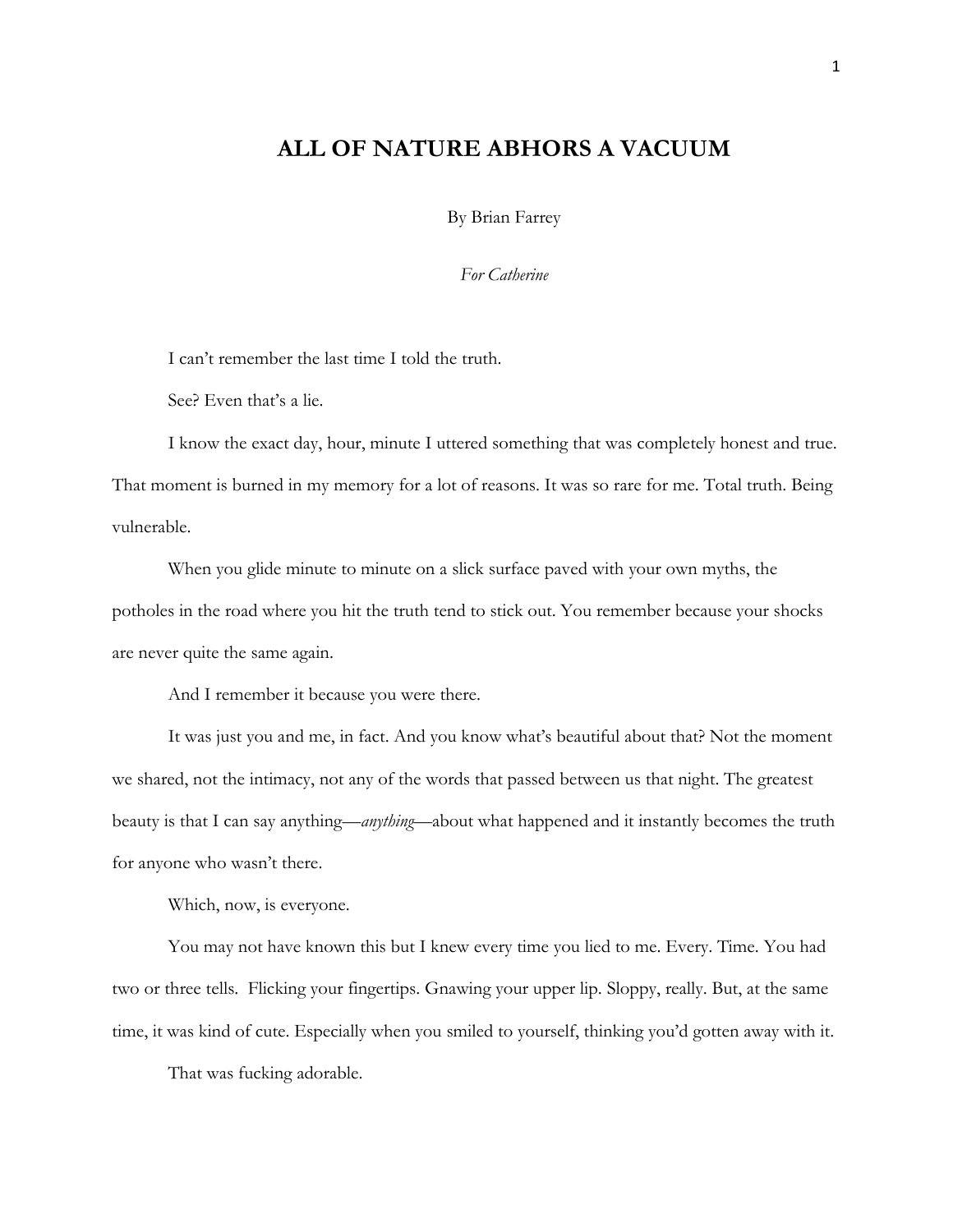I never complained. I loved each and every fib. I wish I had an art gallery where I could put them on display. Masterpieces in and of themselves. Flawless to the untrained eye. I'm the selfproclaimed God of Bullshit but you gave me a run for my money. Elevated you to demigod, at the very least.

*I'm fine, thanks for asking*. An old chestnut, for sure, but you pulled it off.

*I have to work late. Maybe tomorrow?* Said with just enough smile in your voice to convince even the hardest heart.

Seriously, it's like we were meant to be. Two liars with perfect symmetry. Equal and opposite reactions, and all that. Claim one thing and I know another.

That's the thing about lies. They always—*always*—lead to the truth. Like a compass. Tell me a lie and I instantly zero in on what you really feel. I should know. My own lies are practically a roadmap. Too bad you never knew that.

But if you did, you'd have driven off course that night. I tore up the map. I should have known better but no one can say I don't take chances. So I took one.

I told you my one true thing.

*I love you.*

And you said:

*I love you too.*

Jesus, you just had to gnaw your upper lip, didn't you?

It would be hypocritical to blame you for your lies. So I don't.

But I blame you for your truths.

They say the truth hurts. That's *why* we lie. If truth is the wound, lies are the bandages, the sutures that keep everything from splitting open and spilling on the ground like so much gore.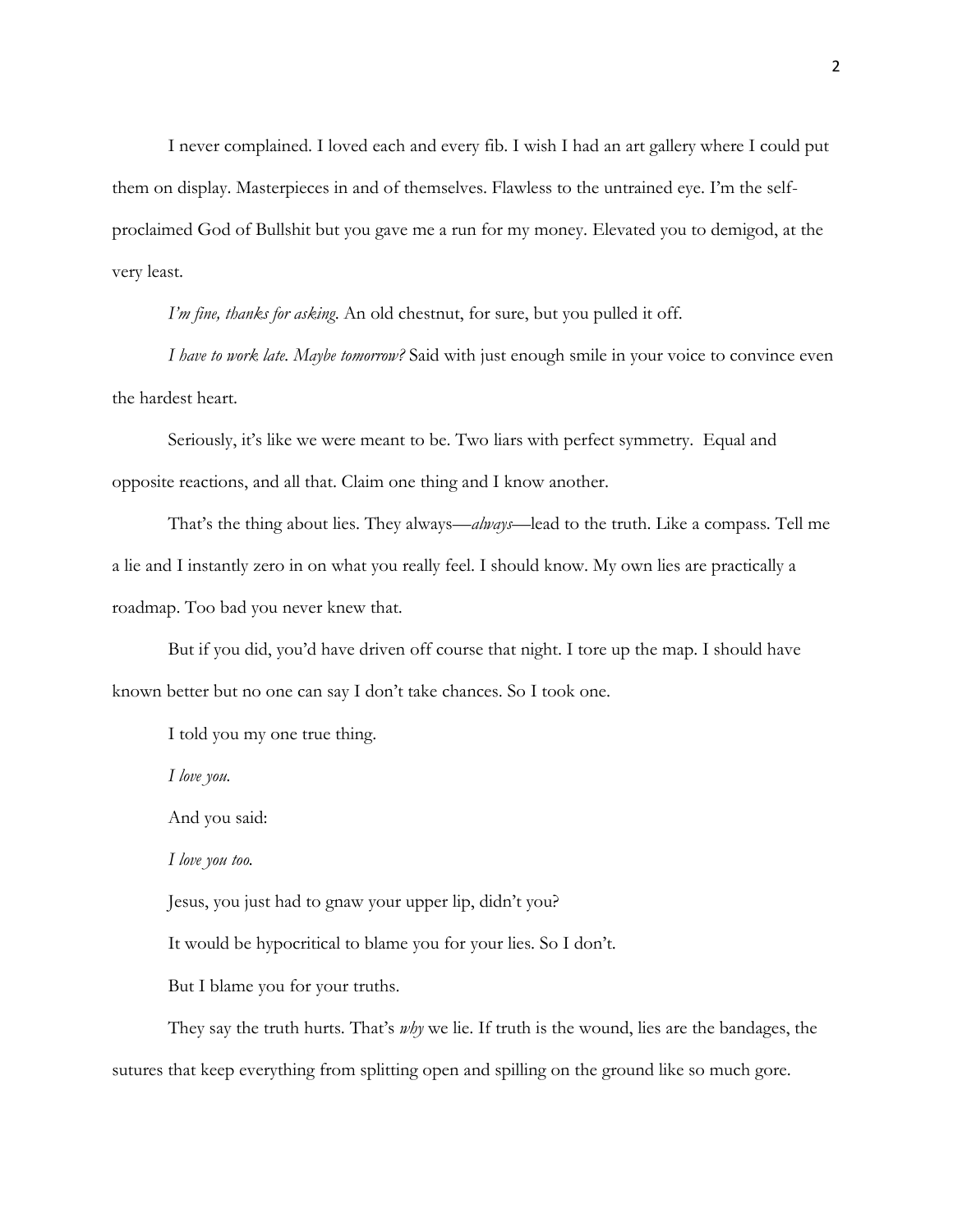Who hurts more? The giver or receiver? At this point, we'd probably have to agree to disagree.

*God be between you and harm in all the empty places you must walk.* The ancient Egyptians used to say that. It was a blessing. Let me tell you: I've walked in some fucking empty places. The one thing that all those empty places share? The truth.

Truth is hollow. Empty. Once the truth is out there, it drains the world of possibility. Tell the truth and you suck the air out of the room. It's like the vacuum of space. You just implode.

And you know what they say about nature and vacuums.

We had so much possibility, you and me. From that first lie I used to reel you in to that last lie you disguised as truth—See what I mean? Symmetry.—there was hardly anything we couldn't do.

So why did I choose that moment to tell the truth? My one true thing?

I wanted to die inside. Just a little. To see what it was like. I've kept myself going for so long on untruths that I wanted to feel it—like a razor sliding across my body—when I spoke something real.

It took my breath away.

For that instant, I stood at the edge of the abyss. I lived dangerously. Now it's back to lies. Forever and ever.

It's why we tell stories, you know. To fill the void. When we die, fiction keeps us alive. People tell stories about us. Facts degrade little by little over time until we become an amalgam, Frankensteined bits of faulty memory. Nothing we'd have recognized as the truth about ourselves.

We become the perfect version of us. The version no one can ever really know.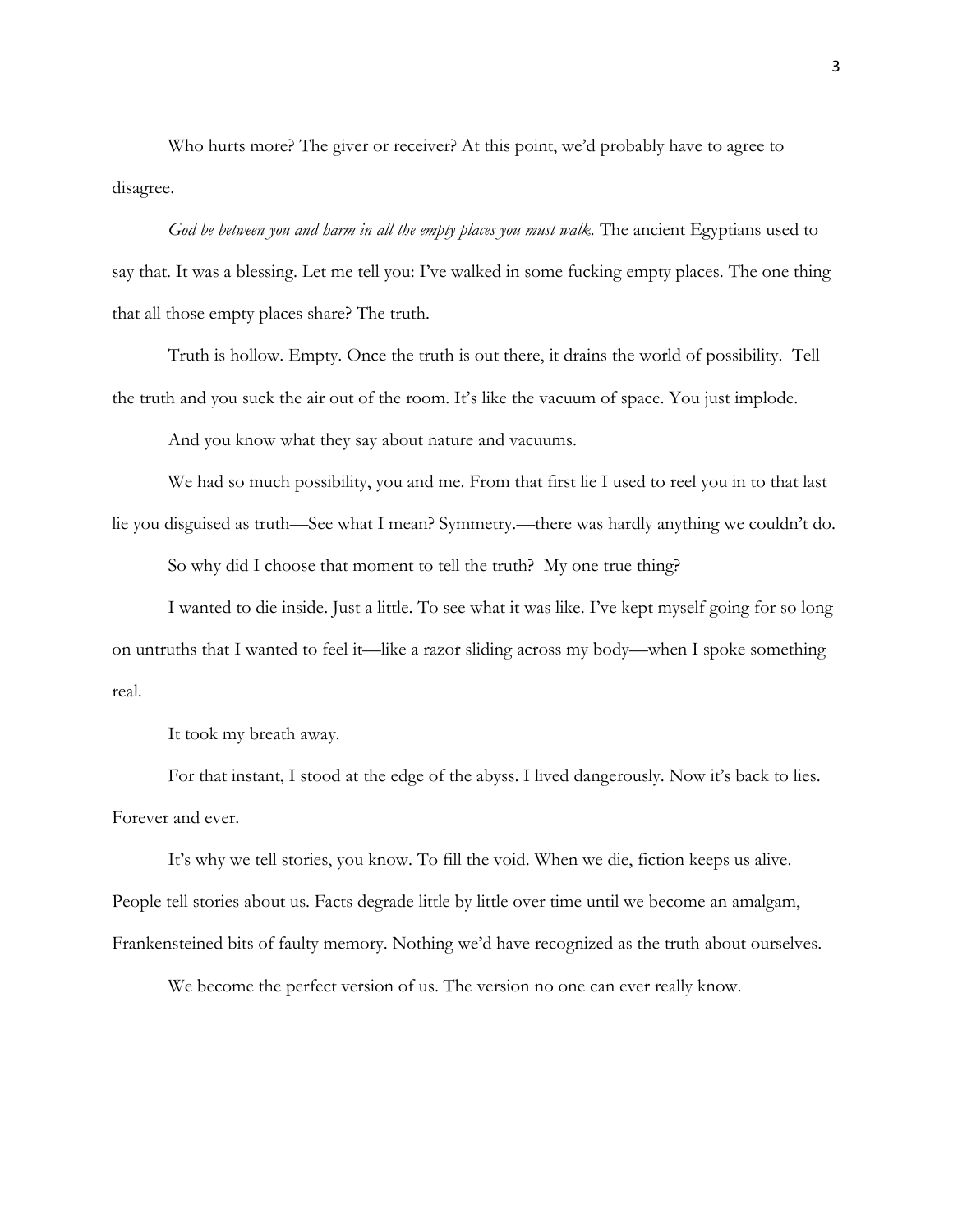Which is why lies are so much easier. If I'm going to end up an amalgam, let it be the very best of all my nothings and my somethings. It's like a little gift to myself. It's a gift I can share with you.

Someday they're going to find this note. Not before I'm long gone, shrouded in however many lies it takes to become so fictitious that people might actually question if I was ever really here.

Don't worry. I've done it before.

They'll call it a confession. They'll call it that because it will bring closure. Because it will—all at once—make sense of things and shatter all sense into oblivion.

Funny how that works. An explanation that explains nothing. A lie made up of an Escher infinity loop.

Someone will dig up the box and find this note clutched in your hand. They might wonder where the rest of you is. Fuck 'em. They can wonder. They can make up stories about where your head is or your legs or your feet. It's better that way. Truer than true.

Your family—or maybe your descendants, who knows by then?—will say it justifies everything they thought about me. Another lie. How could they possibly have formed an opinion about me when nothing they knew was true?

See how good I am at this?

This, here, is what immortality feels like. You're welcome. Because everything that gets said from here on out will venture further from the truth the longer people talk about it. You'll live on as a famous lie, growing more glorious with every retelling.

The opposite of a vacuum.

People will bemoan a life cut short. They'll talk about who you could have become. It'll all be conjecture, a special brand of lie we tell to ease our fear of the unknown. You'll get to be all the